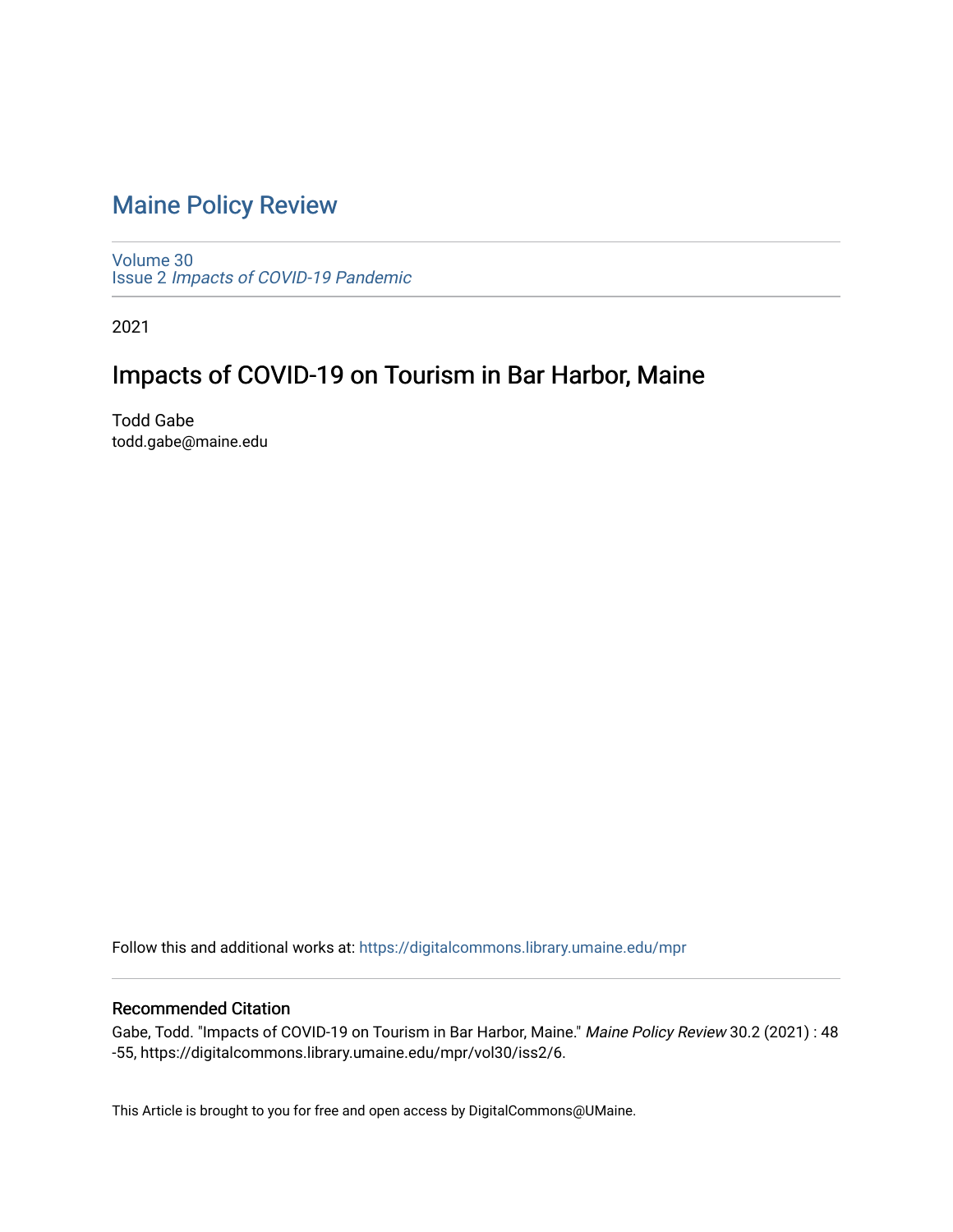### Impacts of COVID-19 on Tourism in Bar Harbor, Maine

#### Cover Page Footnote

This project was funded under federal award ED20PHI3070072 from the EDA University Center Economic Response and Recovery Programs to COVID-19. Gabe's research program is also funded, in part, by Hatch Multistate Grant # ME 031808 (NE 1749) from the USDA National Institute of Food & Agriculture.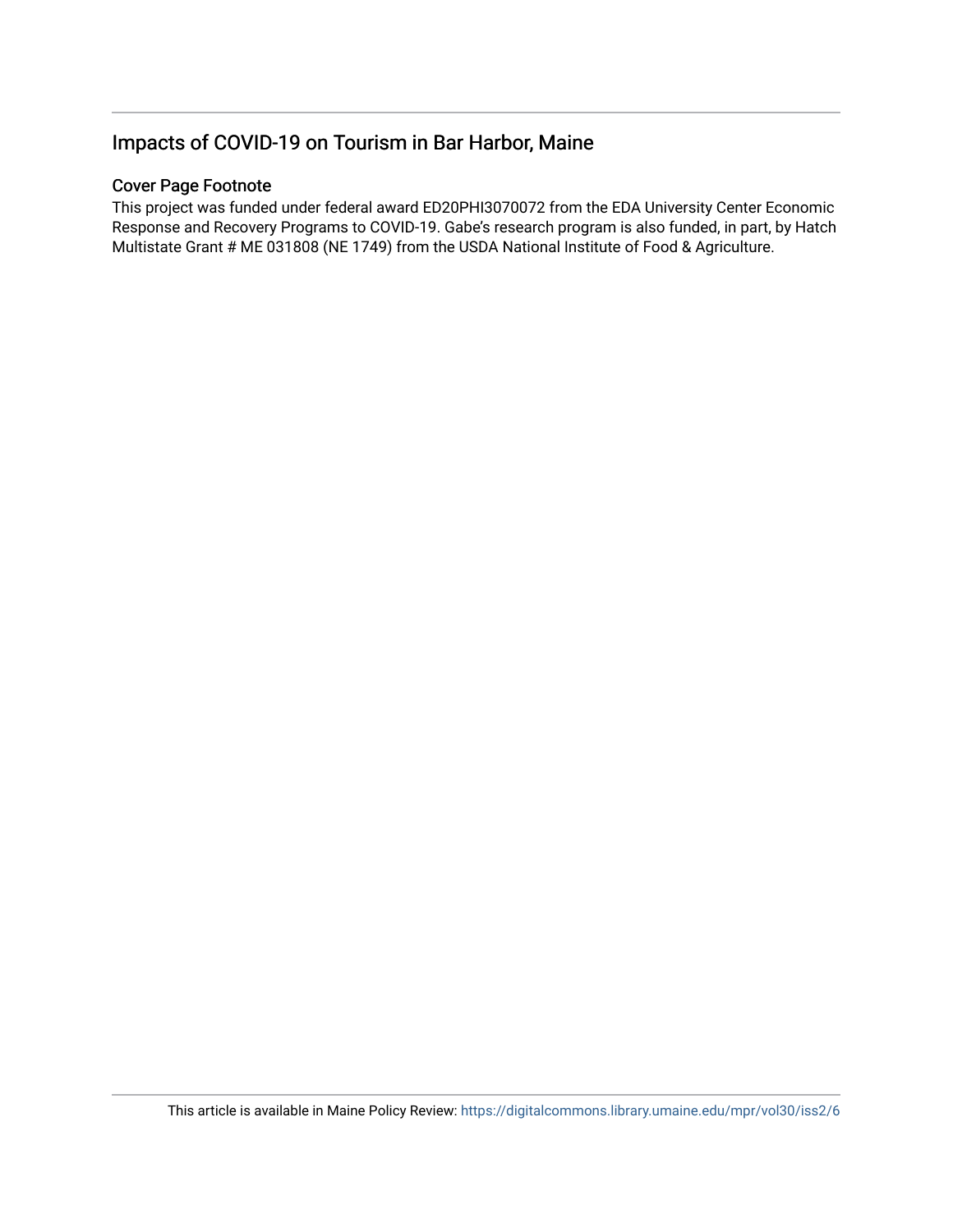# <span id="page-2-0"></span>Impacts of COVID-19 on Tourism in Bar Harbor, Maine

#### by Todd Gabe

#### Abstract

This paper examines the effects of COVID-19 on tourism in Bar Harbor, Maine. The analysis considers four channels by which the pandemic affected Bar Harbor: (1) reduction in overnight visitors, (2) decrease in Acadia National Park users, (3) cancellation of the 2020 cruise ship season, and (4) a national effect related to trends in overall US restaurant sales. The relative impacts of these four factors on Bar Harbor restaurant sales varied widely by month: the reduction in overnight tourists explains 40 percent of the overall decline; the national effect is associated with 35 percent of Bar Harbor's decline; the cancellation of all cruise ship visits in 2020 explains 11 percent; and the reduction in the number of Acadia National Park users is responsible for 14 percent of the decline in restaurant sales in 2020. Knowing more about the channels by which COVID-19 affected hospitality sales in Bar Harbor can help state and local officials with recovery efforts and support tourism along the Maine coast.

#### INTRODUCTION

Along with its serious impacts on health and overall wellbeing, the COVID-19 pandemic led to very large economic declines in most regions of the world. Between April of 2019 and 2020, total private nonfarm US employment decreased by 15 percent, with a 16 percent reduction in Maine over this period.<sup>1</sup> The measures used to halt the spread of COVID-19 (e.g., social distancing, prohibiting the assembly of large groups, restricting visitors from out of state) had particularly severe impacts on leisure and hospitality businesses (Gabe and Crawley [2021;](#page-9-0) Gabe and Florida [2021\)](#page-9-1). In Maine, leisure and hospitality industry employment fell by 50 percent at the start of the pandemic (i.e., April 2019 to 2020), compared with a 47 percent decline nationally.[2](#page-8-0) Similarly, Maine experienced a 62 percent reduction in taxable hospitality (i.e., restaurant and lodging) sales between April 2019 and 2020.[3](#page-8-0) Over all of 2020, Maine taxable hospitality sales were 28 percent lower than in the previous year.

Although most everywhere in Maine experienced declines in hospitality sales due to COVID-19, the

economic impacts of the pandemic varied widely across regions. The economic summary areas (ESAs) of Portland (43 percent reduction), Kennebunk (39 percent), Bar Harbor (37 percent), Camden (36 percent) and Kittery (34 percent)—all coastal areas—had the five largest percentage declines in annual hospitality sales between 2019 and 2020, whereas a few small ESAs (e.g., Dover-Foxcroft and Lincoln) had declines of less than 10 percent. In terms of the dollar amounts of "lost" sales in restaurants and lodging businesses, the five ESAs with the largest declines between 2019 and 2020 were Portland (\$325 million decrease), Kittery (\$153 million), Bangor (\$84

million), Bar Harbor (\$83 million) and Portland "Suburban" (\$74 million).

Bar Harbor is among the top five ESAs in terms of the percentage decline and dollar value of reduced hospitality sales between 2019 and 2020. As one of Maine's biggest tourism draws and the gateway community to Acadia National Park, Bar Harbor welcomes millions of visitors per year, with a large share of annual hospitality sales occurring during the peak summer months of July and August[.4](#page-8-0) In addition, Bar Harbor is a popular cruise ship port-of-call on autumn New England cruise itineraries. The number of cruise passengers scheduled to visit Bar Harbor increased from just over 225,000 guests in 2017 to about 300,000 visitors in 2020.<sup>5</sup> Whereas the largest numbers of overnight tourists visit Bar Harbor during the summer, the majority of cruise ships and passengers come to town in September and October.

This article examines the effects of the COVID-19 pandemic on tourism and hospitality sales in Bar Harbor. Along with an overview of the reduction in lodging sales and the "lost" economic impact due to the cancellation of the 2020 cruise ship season, the analysis focuses on the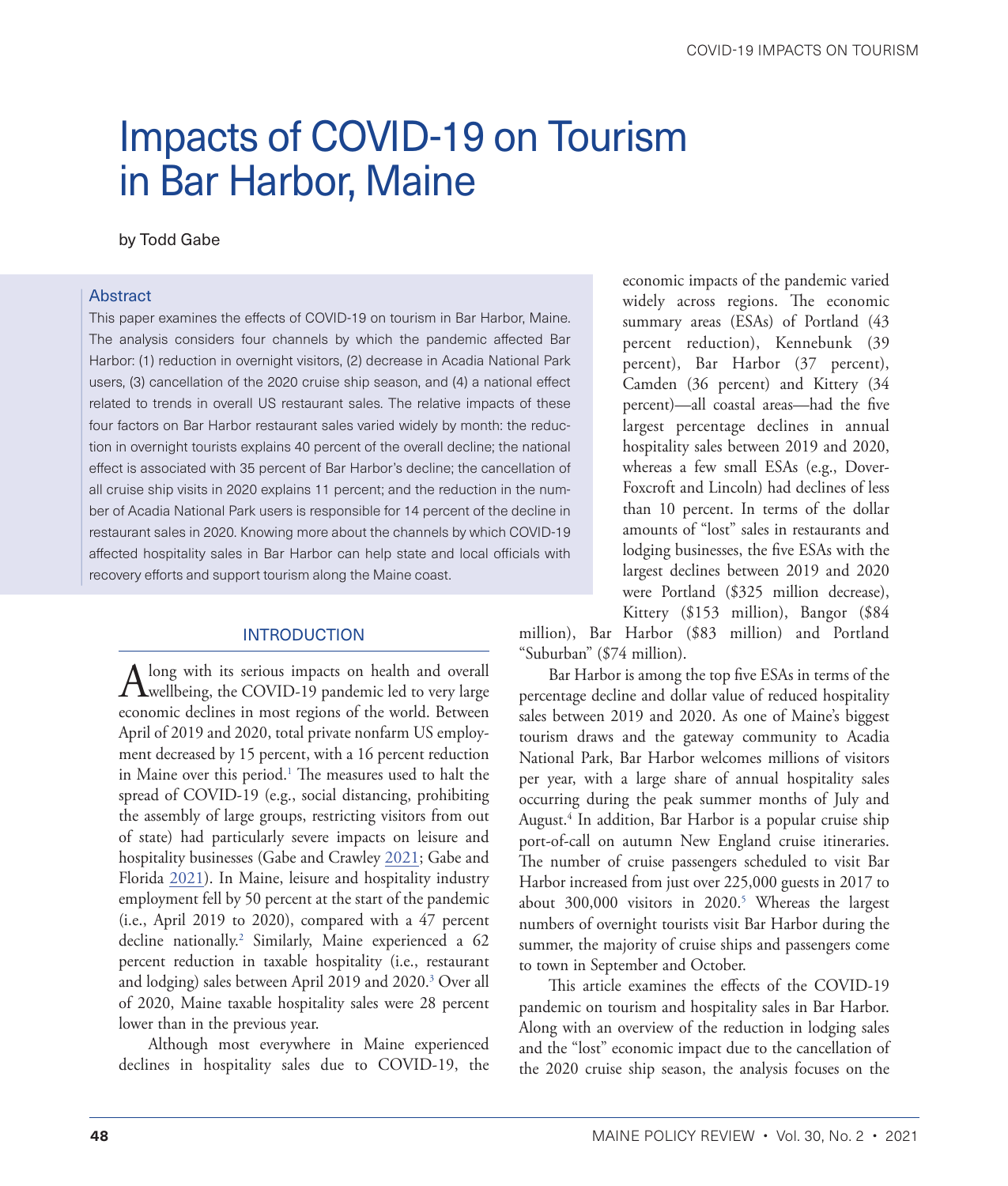<span id="page-3-0"></span>factors that contributed to lower restaurant sales in Bar Harbor between 2019 and 2020. Restaurant sales are an excellent barometer of the amount of people—both visitors and local residents—spending money in an area.<sup>[6](#page-8-0)</sup> That's because overnight tourists eat meals in restaurants as part of their vacations (Smith 1983; Sparks et al. 2003), and day visitors and local residents spend money in restaurants as well. Specifically, the analysis considers the relative importance of four channels by which COVID-19 reduced Bar Harbor's restaurant sales: (1) fewer overnight tourists, (2) fewer Acadia National Park users, (3) cancellation of the 2020 cruise ship season, and (4) the broader national trends (e.g., recession) of lower restaurant sales during the shutdown and pandemic.

The rest of the article is organized as follows. The next section provides an over-

view of tourism and hospitality in Bar Harbor in 2019, which was before the COVID-19 pandemic. This overview includes a statistical analysis of the factors that influence restaurant sales, as well as a discussion of the importance of Acadia National Park to local tourism and the economic impacts of cruise passengers. After our look at how things were prior to the pandemic, we examine the effects of COVID-19 on tourism and hospitality in Bar Harbor. Here, we decompose the impacts of COVID-19 into the loss of restaurant sales associated with the reduction in overnight tourists, the decline in Acadia National Park users, the cancellation of the 2020 cruise ship season, and the broader trends affecting restaurant sales nationally. The final section provides a summary of key results and examines the recovery of tourism and hospitality in Bar Harbor and across all of Maine through July of 2021.

#### BAR HARBOR TOURISM AND HOSPITALITY BEFORE COVID-19

 $\mathbf{B}$ ar Harbor's tourism and hospitality economy is driven by large numbers of overnight tourists and activity during the peak summer season, especially July and August, and cruise ship visits during the autumn months. In 2019, the Bar Harbor Economic Summary Area generated \$225 million in hospitality sales, with 22 percent and

#### table 1: Factors Affecting Monthly Taxable Restaurant Sales in the Bar Harbor Economic Summary Area, January 2000 to December 2019

|                                  | <b>Fstimated</b> |                |
|----------------------------------|------------------|----------------|
| Variable                         | coefficient      | Standard error |
| Lodging sales                    | $0.371*$         | 0.027          |
| Cruise ship passengers           | $21.83*$         | 4.22           |
| Acadia National Park users       | $6.13*$          | 0.671          |
| US restaurant sales (\$millions) | $153.1*$         | 48.6           |
| Constant                         | $-508.5$         | 7,827          |
| ARMA L1 (monthly lag)            | $-0.388*$        | 0.050          |
| ARMA L2 (monthly lag)            | $-0.162*$        | 0.061          |
| ARMA12 L1 (seasonal lag)         | $-0.583*$        | 0.051          |

Notes: Empirical results are from a time-series regression model, which is appropriate given the use of monthly data. The superscript \* denotes statistical significance at the 1 percent level. ARMA = autoregressive moving average.

> 24 percent of the sales in July and August. These patterns closely match the annual cycle of Acadia National Park use, which had 22 percent of its 2019 users in both July and August[.7](#page-8-0) As a way to track the spending of people—both tourists and local residents—we analyzed a time-series regression model of monthly taxable restaurant sales with data from January of 2000 to December of 2019. This 20-year period provides a sufficient time frame for determining how restaurant sales in Bar Harbor are related to the presence of overnight visitors, the impacts of Acadia National Park users, the numbers of cruise passengers that get off the ships, as well as the general ups and downs of restaurant sales nationally.

> Table 1 shows time-series regression results on the factors affecting monthly restaurant sales, which are adjusted for inflation to December 2020 prices[.8](#page-8-0) The analysis shows that every dollar spent at hotels in the Bar Harbor area is associated with an additional \$0.37 spent at restaurants (and bars) in the area, and each cruise passenger spends an average of \$21.83 on food (and drinks) while in port.[9](#page-8-0) The regression result corresponding with the number of Acadia National Park users suggests that, holding constant the effects of overnight visitors and cruise passengers (as well as broad trends and cycles in US restaurant sales), each additional user contributes \$6.13 in restaurant sales. Since the influence of overnight tourists (who use the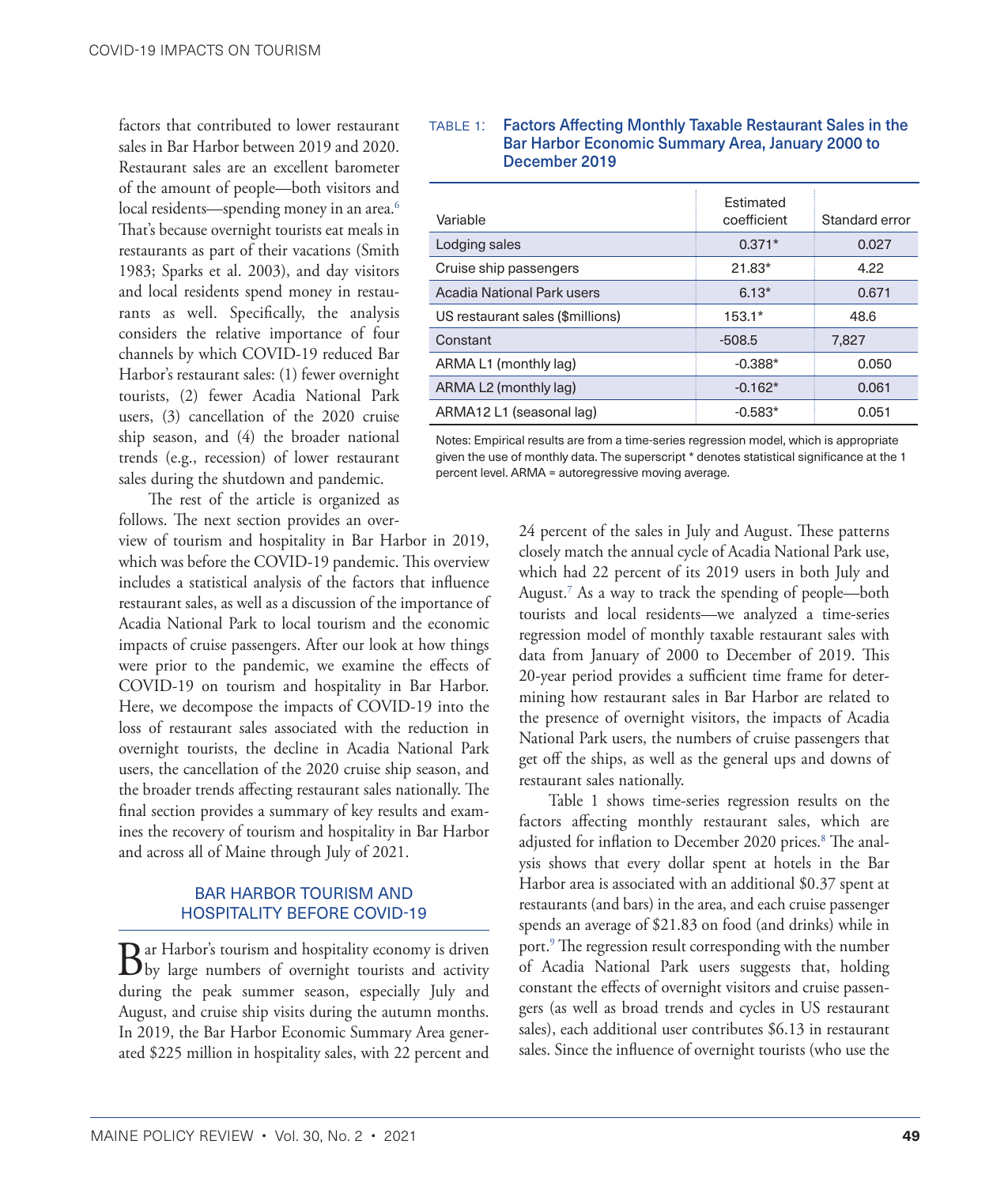<span id="page-4-0"></span>park) and cruise passengers (who visit the park) are accounted for by their own variables, the effect of Acadia National Park users picks up the spending of day visitors and even Bar Harbor residents while recreating in the area. Finally, the results show a positive relationship between restaurant sales in Bar Harbor and US restaurant sales, which means that Bar Harbor's restaurant sales are influenced by the sector's performance nationally.

In 2019, which was prior to the outbreak of COVID-19, the Bar Harbor ESA generated \$116 million in taxable sales at lodging establishments, \$109 million in restaurant sales, and \$41 million in "other" retail sales.<sup>10</sup> The overnight visitors who come to Bar Harbor (and spend money in hotels, restaurants, and

local shops) are drawn to the Maine coast and the area's proximity to Acadia National Park. The closure of Acadia National Park in 2013, during the US government shutdown from October 1 to 16, revealed its importance to tourism in and around Bar Harbor. The 16-day shutdown led to 76 percent and 13 percent reductions in the number of park users and tourism-related sales, respectively, during October of 2013 (Gabe [2016](#page-9-2)). Overall, the park's 16-day closure in 2013 led to a \$2.7 million reduction in tourism-related spending. The result that an estimated 17 percent of the potential park users, who planned to explore Acadia in October of 2013, actually cancelled their visits to Bar Harbor underscores the park's impacts on the region's tourism and hospitality economy.

Moving to an analysis of restaurant sales, Figure 1 shows monthly restaurant sales in 2019 and the estimated percentage of this activity that is accounted for by cruise passengers. A combined 45 percent of annual restaurant sales happened during the peak summer months of July and August, when only a small share of sales is attributed to cruise passengers. Based on the estimated number of cruise passengers that got off the ships in each month and the estimated restaurant spending of \$21.83 per passenger, cruise ships have their greatest relative impacts in September



#### figure 1: 2019 Monthly Restaurant Sales in the Bar Harbor Economic Summary Area

(10 percent of restaurant sales) and October (12 percent of sales). These figures are not surprising because Bar Harbor has its highest number of cruise passengers in these months and overnight tourism slows down in the fall.

Across all of 2019, the record number of cruise passengers that visited Bar Harbor generated an estimated \$5.2 million in taxable restaurant sales, which is about 4.7 percent of total restaurant sales over the entire year. The overall economic impact of cruise passengers, which includes spending at restaurants and other purchases, prior to COVID-19 is shown in Table 2. These 2019 economic impact figures are based on the \$21.83 in restaurant spending per passenger, as well as expenditures on clothing, books and paper goods, and art and jewelry. The spending amounts in these other categories are from a cruise passenger survey conducted in 2016 (Gabe and McConnon [2018](#page-9-3)), after removing outlier observations where passengers spent more than \$150 in a given category. As an example of the data collected from the 2016 survey, Figure 2 shows the distribution of passenger spending on art and jewelry. The majority of cruise passengers spend very little on art and jewelry, whereas a small number of spenders account for most of the economic impact. Although these spending figures are from a survey of cruise passengers, they likely reflect the expenditures of all types of tourists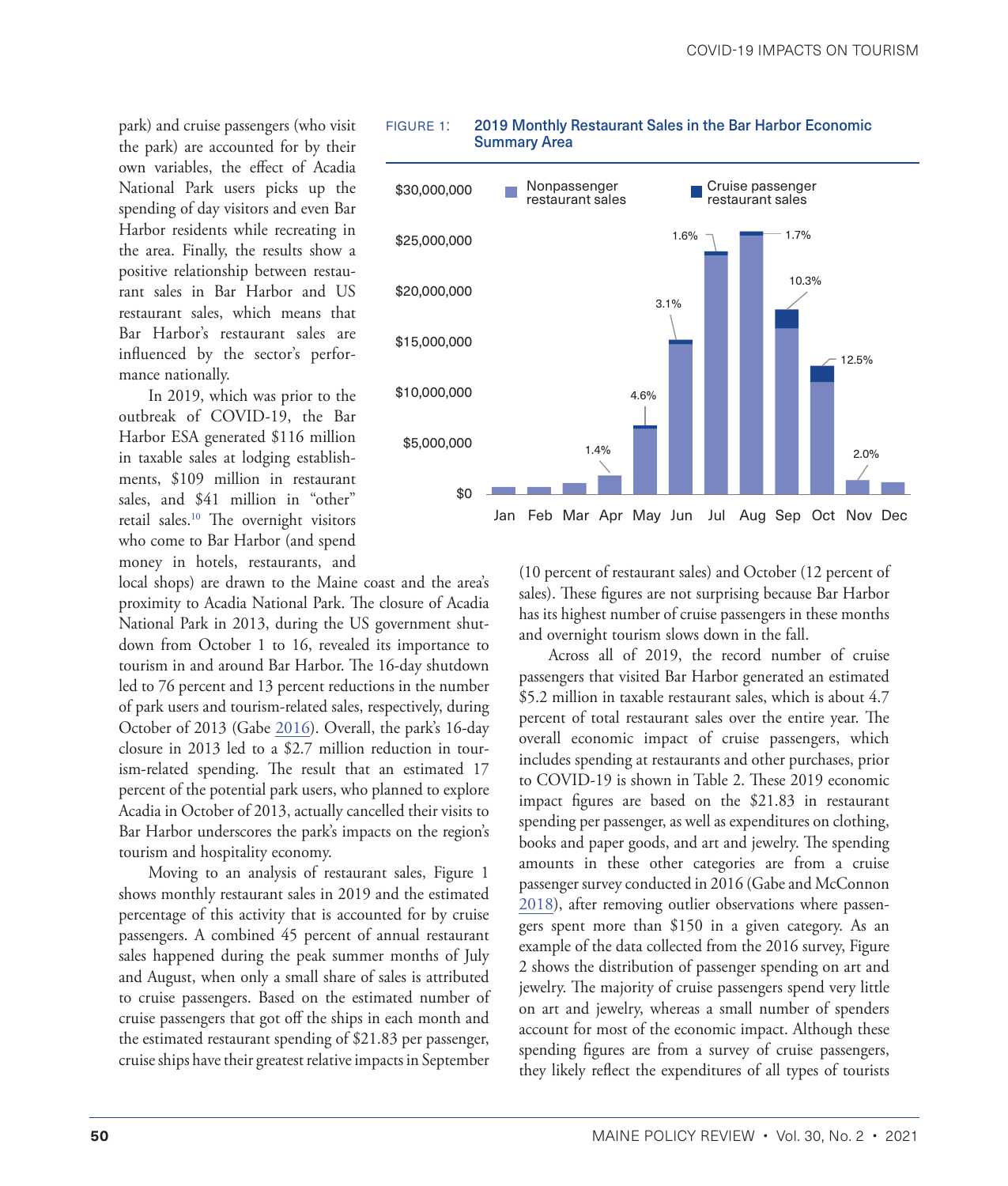#### <span id="page-5-0"></span>table 2: Economic Impact of Bar Harbor Cruise Ship Passengers in 2019

|                        | Direct impact               | Multiplier effects | Total impact                 |
|------------------------|-----------------------------|--------------------|------------------------------|
| Spending               | \$15.2 to<br>\$23.2 million | \$8.3 million      | $$23.5$ to<br>\$31.5 million |
| Employment<br>(# jobs) | 480                         | 74                 | 553                          |
| Labor income           | \$5.8 Million               | \$2.5 Million      | \$8.3 Million                |

Notes: The direct spending figure is based on the regression result of \$21.83 in restaurant spending per passenger, and other expenditure (e.g., souvenirs, art and jewelry, clothing) data are from a 2016 survey of Bar Harbor cruise passengers (Gabe and McConnon 2018). The direct employment and labor income figures—and the multiplier effects—are based on an input-output model (IMPLAN) of the local region. The range of spending values has a low end that does not count passenger spending on tours and a high end that accounts for tours, of which an unknown amount is kept by the cruise lines. The direct employment of 480 full- and part-time jobs is adjusted in the analysis to account for the fact that cruise ships visit over a six-month period of the year. Economic impact figures are based on the estimated numbers of passengers that got off the ships in Bar Harbor.

#### figure 2: Distribution of Bar Harbor Cruise Passenger Spending on Art and Jewelry



that come to Bar Harbor. That is, visitor spending of all sorts is often heavily skewed to the right (i.e., mean value is much higher than the median).

In the economic impact results shown in Table 2, the direct passenger spending numbers have a range of \$15.2 million (not counting cruise–line-sponsored tours) to \$23.2 million (counting spending on cruise–line-sponsored tours), and this amount of spending supports 480 full- and part-time jobs over the cruise ship season, and

\$5.8 million in labor income. The multiplier effects are the additional economic activity supported by the spending of businesses and workers connected to cruise passengers. The multiplier effects are estimated using a countylevel economic impact model (IMPLAN) because of the large commuting flows between workers in Bar Harbor and places of residence across Hancock County. Overall, the 2019 cruise ship season—prior to the pandemic generated an economic impact, including multiplier effects, of between \$23.5 million and \$31.5 million in spending, 553 full- and part-time jobs, and \$8.3 million in labor income.

To put these economic impact figures into perspective, Zip Code Business Patterns data from the US Census Bureau show a 2018 annual payroll in the Bar Harbor area (zip code 04609) of \$226 million.<sup>[11](#page-8-0)</sup> The direct impact of \$5.8 million in labor income (2019 cruise ship season) is equivalent to about 2.5 percent of the area's annual payroll as of 2018. This 2.5 percent impact relative to Bar Harbor's overall payroll, which does not include the multiplier effects shown in Table 2, differs from the 4.7 percent of restaurant sales attributed to cruise passengers for a couple of reasons. First, and most important, the \$226 million in payroll covers the entire Bar Harbor economy (and about 45 percent of local businesses, included in the Zip Code Business Patterns data, are outside of the tourism- and hospitality-related sectors of retail trade; arts, entertainment, and recreation; and accommodation and food services). Second, the \$5.8 million counted in the direct impact on labor income is supported by cruise passenger spending of all sorts, not just on food and beverages.

#### IMPACTS OF COVID-19 ON BAR HARBOR TOURISM AND HOSPITALITY

The COVID-19 pandemic resulted in very large<br>impacts on tourism and hospitality in the Bar Harbor region. Between 2019 and 2020, the area saw a \$39 million reduction in lodging sales (a 34 percent decrease)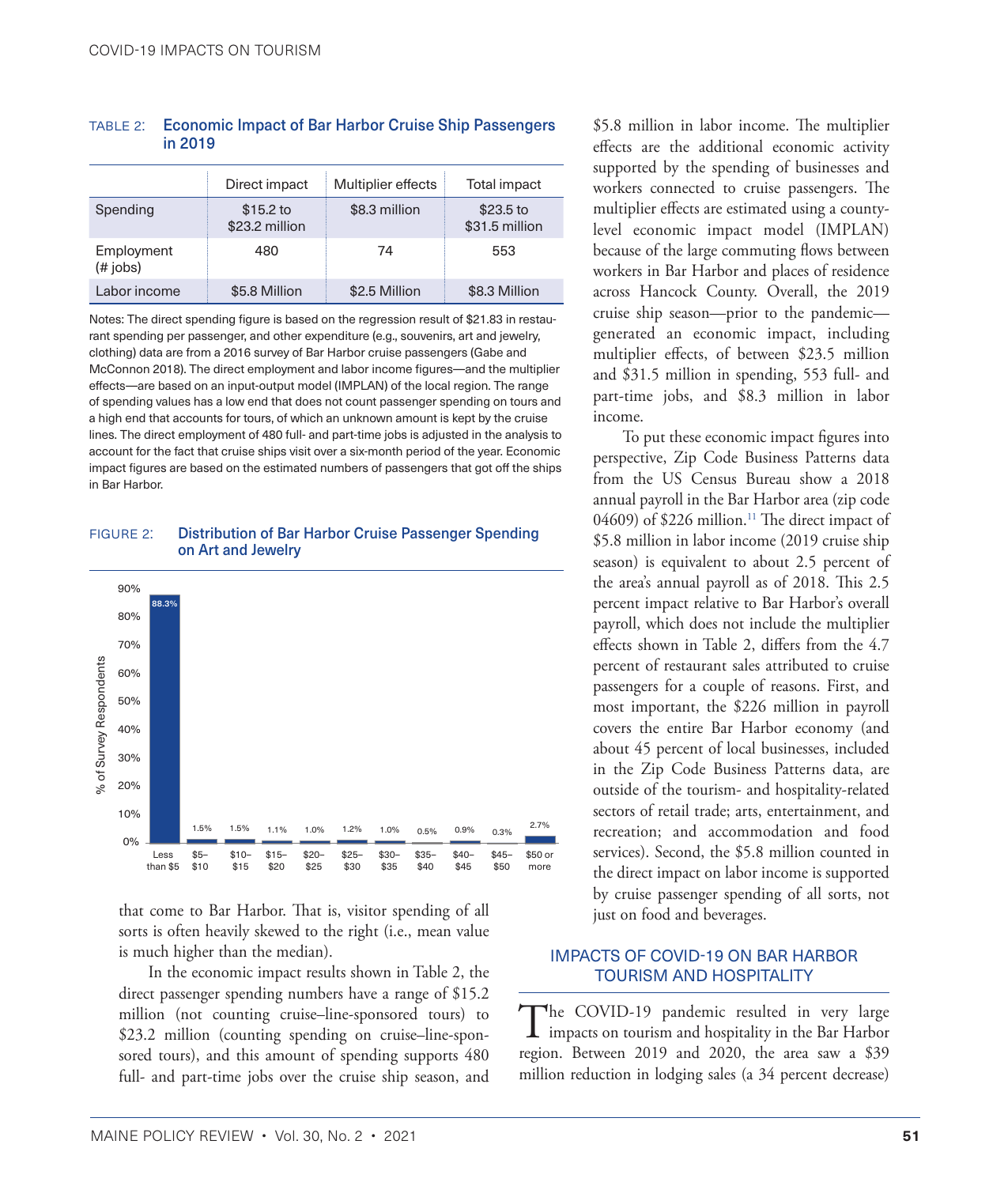<span id="page-6-0"></span>and a 768,000 person decrease in the number of Acadia National Park users (22 percent). The cancellation of the Bar Harbor cruise ship season meant the loss of the cruise passenger impact from 2019, and the broader nationwide COVID-19 shutdown at the beginning of the pandemic affected the Bar Harbor region as well. We can use information on these impacts along with the regression results presented in Table 1 to investigate the channels by which COVID-19 lowered restaurant sales in Bar Harbor.

Figure 3 shows the sources of reduced Bar Harbor restaurant sales in the months of April, July, and October, as well as for the entire year of 2020.[12](#page-8-0) The height of each bar represents the total reduction in Bar Harbor restaurant sales during the selected period (e.g., July, annual) between 2019 and 2020. For example, the bar for April represents a \$1.5 million reduction in restaurant sales between this month in 2019 and 2020. The shaded segments of each bar indicate the percentage of the reduction in restaurant sales that is associated with a given factor.<sup>13</sup>

Although the analysis highlights the different channels by which the pandemic impacted the Bar Harbor area, it's important to keep in mind that all four of these impacts were ultimately caused primarily by COVID-19. In April, during the COVID-19 shutdown, restaurant sales in Bar Harbor fell by \$1.5 million between 2019 and 2020. Results of the analysis suggest that 90 percent of the reduction in Bar Harbor restaurant sales in April is associated

#### figure 3: Sources of Reduced 2020 Bar Harbor Restaurant Sales Due to COVID-19



with changes to the industry nationally and the broader COVID-19 shutdown. Although Bar Harbor experienced a decline in lodging sales between April 2019 and 2020, the reduction in overnight tourists was a relatively modest contributor to the decrease in restaurant sales at the onset of the COVID-19 pandemic, which happened a few months before Bar Harbor's peak season for overnight tourists.

The channels by which COVID-19 affected Bar Harbor restaurant sales changed dramatically between April and July, with the latter month being part of the state's peak season for tourists. In July, a \$12 million reduction in lodging sales (\$15 million in 2020, compared with \$27 million in 2019) accounted for 52 percent of the loss in restaurant sales, and the decrease in Acadia National Park users (494,000 in 2020, compared with 756,000 in 2019) explains 19 percent of the 2019 to 2020 reduction in July restaurant sales. The broader impacts of COVID-19 nationally continued to have an effect on Bar Harbor restaurant sales in July (accounting for 24 percent of the reduction) but this national effect was proportionally far smaller than the one felt during the April shutdown (90 percent of Bar Harbor's reduction in restaurant sales).

The impacts of COVID-19 on Bar Harbor restaurant sales changed yet again between July and October. In October, the impact of fewer Acadia National Park users disappeared altogether as the park actually saw an increase

in users (481,000), compared with October of 2019 (436,000). Likewise, the impacts associated with the reduction in overnight tourists declined from July to October, as the year-over-year impact on Bar Harbor taxable lodging sales was proportionally much smaller in October (4.3 percent decrease) compared with July  $(44$  percent decrease).<sup>14</sup> In October, which is a peak month for cruise ships, the loss of cruise passengers from 2019 to 2020 accounted for 47 percent of the decrease in Bar Harbor restaurant sales. Likewise, the broader impacts of the decline in US restaurant sales accounted for 45 percent of Bar Harbor's year-overyear reduction in October restaurant sales.

The far-right bar of Figure 3 shows the channels by which COVID-19 impacted Bar Harbor's restaurant sales across the entire year of 2020. The reduction in overnight tourists in the region, notably during the summer months, explains 40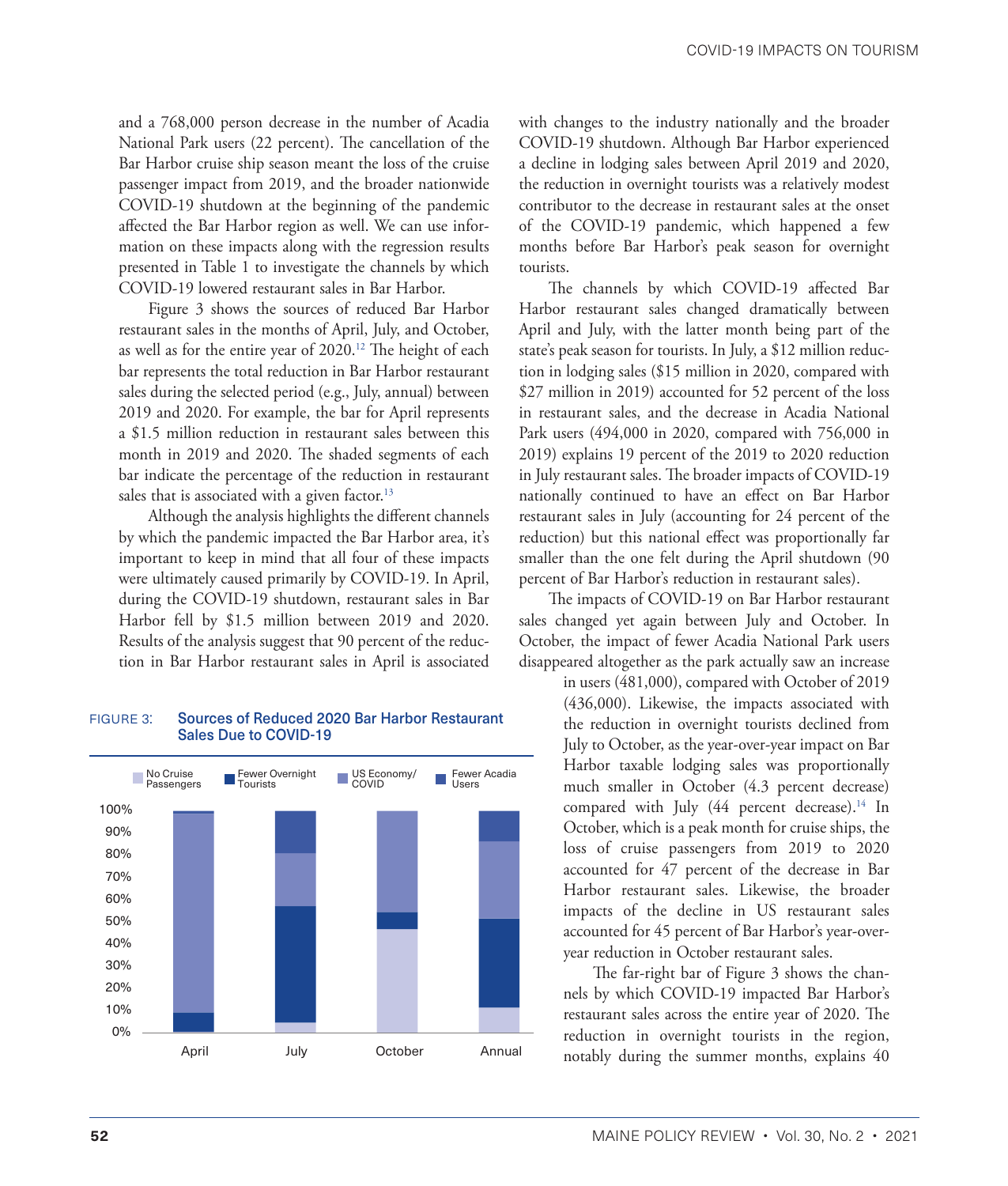<span id="page-7-0"></span>percent of the overall reduction in annual restaurant sales. Likewise, the broader declines in restaurant sales nationally, particularly during the shutdown at the beginning of the pandemic, is associated with 35 percent of Bar Harbor's decline in 2020 restaurant sales. The cancellation of all cruise ship visits in 2020 explains 11 percent of the lost restaurant sales between 2019 and 2020 and the reduction in the number of Acadia National Park users, which is a proxy for the recreational activities of local residents and day visitors, is responsible for an additional 14 percent of the decline.

#### LOOKING BACK AND MOVING FORWARD

The COVID-19 pandemic had very severe impacts on health and the economy, leading to especially large reductions in leisure and hospitality sales. For example, Maine experienced a 28 percent decrease (\$1.2 billion reduction) in restaurant and lodging sales between 2019 and 2020. The coastal town of Bar Harbor, which was among the hardest hit regions in the state, lost \$83 million in hospitality sales due to the pandemic. Using restaurant sales as a barometer of the number of people spending money in the area, this article separated the impacts of COVID-19 on Bar Harbor's tourism economy into the amounts related to the reduction in overnight visitors, the cancellation of the 2020 cruise ship season, the decrease in the number of Acadia National Park users, and the overall decline in activity nationally (e.g., recession) due to the pandemic and shutdown.

Focusing on the impacts related to the reduction in overnight visitors, Bar Harbor experienced a \$39 million reduction in lodging sales in 2020 compared to the amount in 2019, which is a 34 percent decrease. The impacts of having fewer overnight visitors on local restaurants ranged from 52 percent of the reduced taxable sales in July to 8 percent in October. The dramatic reduction in overnight visitors led to large impacts on retail stores in and around Bar Harbor and it is responsible for 40 percent of the Bar Harbor ESA's decrease in restaurant sales across all of 2020.

Turning to the impacts of the cancelled cruise ship season, the loss of cruise passengers is responsible for 11 percent of Bar Harbor's reduction in restaurant sales from 2019 to 2020. These impacts were greatest in September and October, when most of the ships visit Bar Harbor, and largest in the areas of town close to where passengers enter port. An analysis of the businesses visited by cruise passengers, based on a survey conducted in 2016, shows a negative relationship between the number of passengers visiting a store or restaurant and its distance from where they enter port (and favorable online ratings attract more cruise passengers) (Gabe [2021a\)](#page-9-4). Likewise, an analysis of the number of people encountered on Bar Harbor's sidewalks suggests that the impacts of cruise ships on sidewalk pedestrian traffic peter out at greater distances from where passengers enter Bar Harbor (Gabe [2021b](#page-9-5)). Both these studies suggest that the loss of cruise passengers from 2019 to 2020 had its greatest impacts on stores and restaurants located near the passenger point-of-entry.

The broader economic impacts of COVID-19 nationally and a reduction in Acadia National Park users also contributed to the decline in Bar Harbor's restaurant sales that happened between 2019 and 2020. For example, the impacts of COVID-19 nationally (e.g., shutdown) accounted for 90 percent of the year-over-year decline in Bar Harbor restaurant sales in April, which was when the United States (and Maine) had the strictest COVIDrelated restrictions and prior to Bar Harbor's peak seasons for overnight tourists and cruise ships. The reduction in the number of park users, which in our analysis is a proxy for the recreational activities of local residents and day visitors to the area, had relatively larger impacts in the summer. By fall, however, the numbers of Acadia National Park users in 2020 exceeded the levels from one year earlier (prior to COVID-19).

When thinking about the results presented in this article, it is important to keep in mind that the impacts of COVID-19 are measured relative to the economic activity that happened in 2019. These values are, thus, conservative estimates of the actual impacts of COVID-19 because, in all likelihood, the economic activity in and around Bar Harbor would have increased between 2019 and 2020 "if not" for the pandemic.<sup>15</sup> This means that a comparison of the actual sales that occurred in 2020 to the sales that would have happened without COVID-19 would likely be considerably larger than the impacts (reported in this article) measured by comparing actual sales in 2020 to the sales that occurred in 2019.

The trends in taxable sales through July of 2021 suggest that tourism and hospitality in Bar Harbor and the entire state are recovering from the impacts of COVID-19.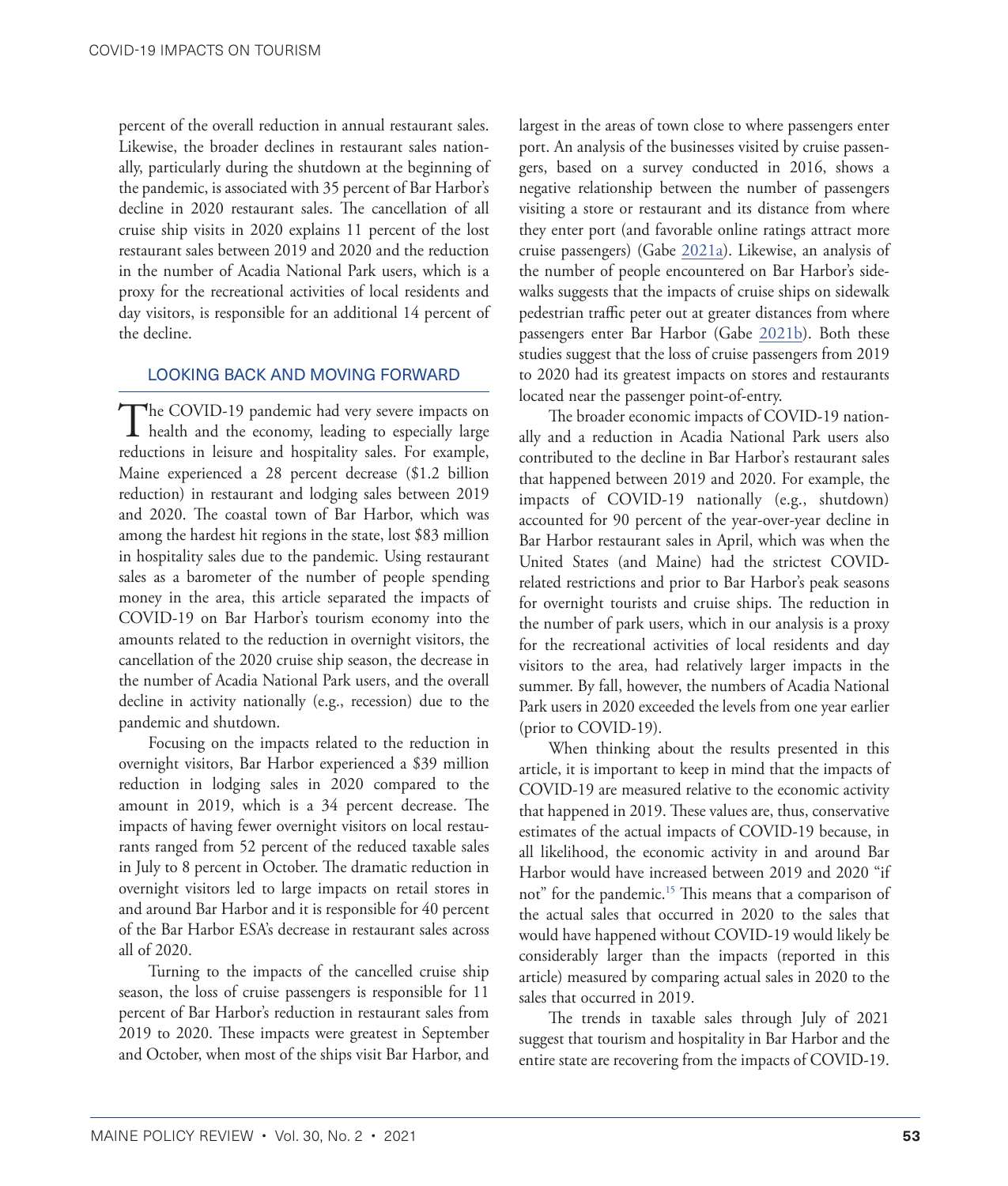<span id="page-8-0"></span>Across all of Maine, lodging sales in July 2021 were 109 percent higher than lodging sales 12 months earlier and 26 percent higher than lodging sales in July 2019, prior to the pandemic. Statewide restaurant sales increased by 57 percent between July 2020 and July 2021, and by 11 percent from July 2019 to July 2021. In Bar Harbor, July 2021 lodging sales were 37 percent higher than lodging sales two years earlier, while restaurant sales increased by 11 percent between July 2019 and July 2021.

Although the number of Acadia National Park users and the amount of Bar Harbor lodging sales are at (or above) levels that might have been expected if not for COVID-19, the number of cruise passengers and ships will not return to prepandemic levels in 2021. The loss of cruise passengers will have its largest impacts in September and October, when most ships in past years visited Bar Harbor. Looking forward, the exact timing and scale of the return of cruise passengers to Bar Harbor will likely depend on the state of the cruise industry in the northeastern United States (and Atlantic Canada) and the attitudes of local businesses and residents regarding cruise ships.

A comparison of surveys conducted in 2003 (Morris and Gabe [2004](#page-9-7)) and 2021 (Pan Atlantic Research [2021\)](#page-9-8) shows a widening polarization of local opinions about cruise ships. Although the surveys had different purposes and used different questions, the percentage of Bar Harbor residents with neutral attitudes about the local cruise industry decreased from 29 percent in 2003 to 7 percent in 2021.<sup>16</sup> The percentage of residents with the most positive response to the Bar Harbor cruise industry increased from 14 percent in 2003 to 19 percent in 2021, while those with the most negative attitudes rose sharply from 16 percent to 34 percent. This reduction in the percentage of residents in the middle and increase of those with the most extreme views—both positive and negative—could pose a challenge to local policymakers as they make decisions about cruise ships in the postpandemic period.

#### ACKNOWLEDGMENTS

This project was funded under federal award ED20PHI3070072 from the EDA University Center Economic Response and Recovery Programs to COVID-19. Gabe's research program is also funded, in part, by Hatch Multistate Grant # ME 031808 (NE 1749) from the USDA National Institute of Food & Agriculture.

#### **NOTES**

- [1](#page-2-0) US and Maine employment figures are from the US Bureau of Labor Statistics.
- [2](#page-2-0) The economic impacts of the COVID-19 pandemic were initially felt in March and April of 2020, which are off-peak months for tourism in Maine. Statewide leisure and hospitality employment decreased by 35 percent between August 2019 and 2020, which represent Maine's peak summer tourist season.
- [3](#page-2-0) Taxable hospitality sales data used throughout this article are from Maine Revenue Services.
- [4](#page-2-0) According to Maine Office of Tourism figures from 2019 (prior to COVID-19), 7.2 million tourists visited the Downeast and Acadia region of Maine, which includes Bar Harbor and surrounding areas.
- [5](#page-2-0) The passengers scheduled to visit Bar Harbor in 2020 did not come to town due to COVID-19 and the cancellation of cruise ships.
- [6](#page-3-0) The Maine Office of Tourism's *2018 Visitor Tracking Research Annual Report* shows that 96 percent of overnight and day visitors to Maine spend money on food.
- [7](#page-3-0) Acadia National Park use statistics are from the National Park Service.
- [8](#page-3-0) The three "lag variables" (i.e., ARMA L1, ARMA L2, ARMA12 L1) are used to account for monthly and seasonal trends, which are common in time-series regression models.
- [9](#page-3-0) In addition to the model shown in Table 1, we considered an additional 15 versions of the regression model that differed in terms of the variables and methods used. The results presented in the table are similar to the average impacts across 16 versions of the model. For example, the average impact associated with the lodging sales variable is 0.394, with a standard deviation of 0.046. Likewise, the average impact associated with the cruise ship passengers variable is \$25.71, with a standard deviation of \$4.32.
- [10](#page-4-0) The "other" retail category is used by Maine Revenue Services to report taxable sales data in, among other businesses, gift shops, jewelry stores, bookstores, and antique dealers.
- [11](#page-5-0) The Zip Code Business Patterns data from 2018 are the most up-to-date figures as of when this article was written.
- [12](#page-6-0) The regression results were used to estimate the year-overyear reduction in restaurant sales, which does not exactly match the actual loss. The information shown in Figure 3 is the estimated amount of lost restaurant sales due to a given source, divided by the estimated overall reduction in yearover-year restaurant sales.
- [13](#page-6-0) In April, at the start of the COVID-19 pandemic, the relative effects of the reduction in Acadia National Park users and loss of cruise ship passengers are so small that the bar segments (related to these factors) are tiny.
- [14](#page-6-0) Between July and October of 2020, many of the COVIDrelated travel restrictions in Maine had lessened.